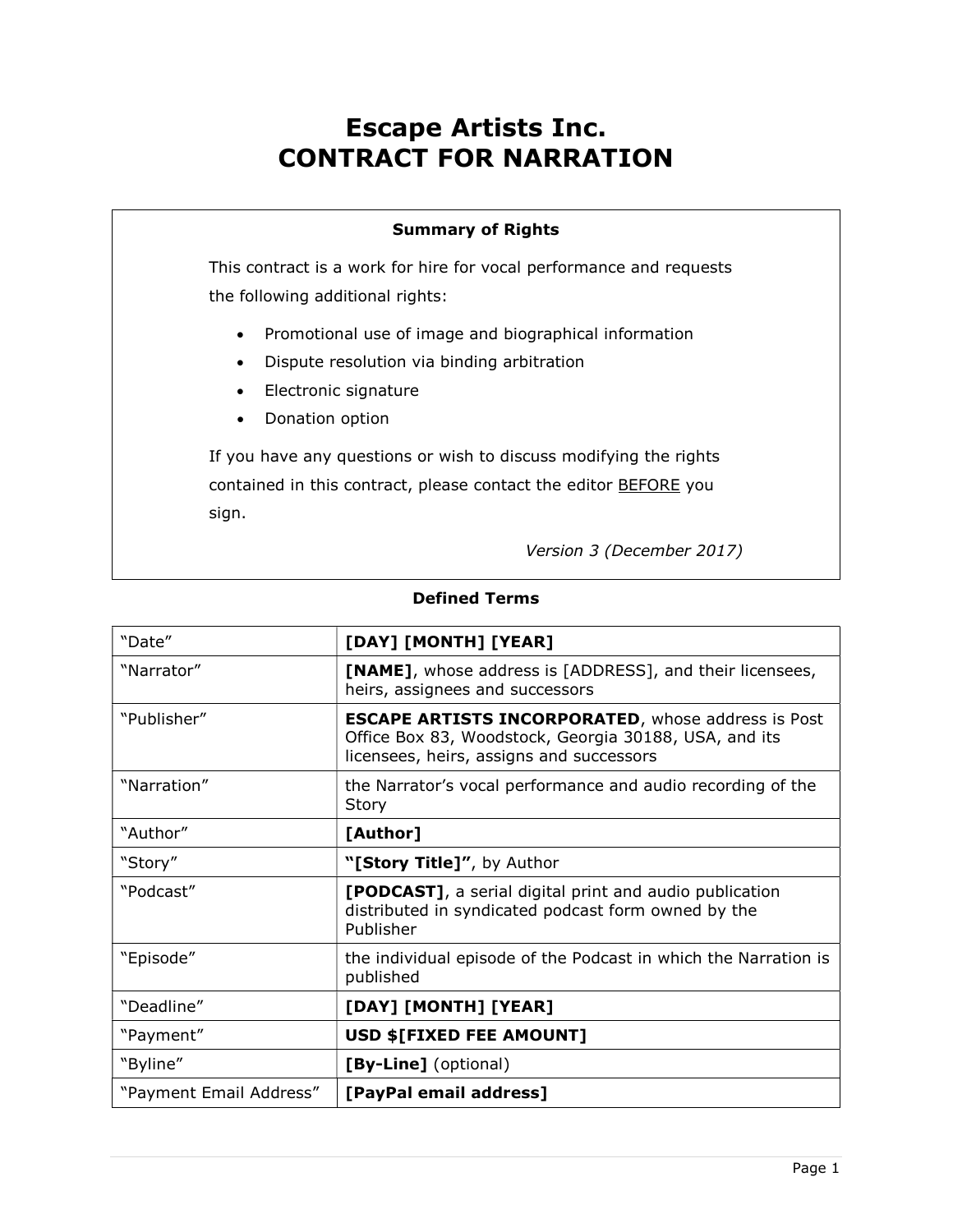This contract is made as of the Date, by and between the Narrator and the Publisher, concerning the Narration of the Story and its publication in the Podcast. The Narrator and the Publisher agree:

# The Narration

1. The Narrator shall vocally perform and record the Story as provided by the Podcast, including any additional performance comments accompanying the Story.

2. The Narrator shall use their own production facilities to record and edit the Narration in accordance with guidelines provided by the Podcast editors.

3. The Narrator shall provide "podcast quality" digital files of the Narration, subject to the approval of the Podcast's editors.

# Deadline

4. The Narrator agrees to provide the Narration to the editors of the Podcast by the Deadline. Time is considered of the essence in this contract, and the Narrator's failure to provide the Narration by the Deadline will have a material impact upon this agreement.

5. The Podcast editors will provide the Narrator with appropriate file transfer instructions for the finished Narration.

6. The Podcast editors and the Narrator may extend the Deadline by mutual consent in writing, which for the avoidance of doubt includes electronic mail.

#### Review and Approval of Narration

7. Once in receipt of the Narration, the Podcast editors will work with the Podcast production staff and the Narrator in good faith to review and approve the Narration in a timely fashion.

8. If there are any elements of the Narration that are not acceptable to the Podcast editors, including for example pronunciation of words and phrases, background noise levels, unrequested accents or sound effects, or any other undesirable sound qualities, the Podcast editors will provide constructive, specific and reasonable requests for alterations ("Revisions").

9. The Narrator agrees to provide any requested Revisions within fourteen (14) days ("Revision Time").

10. For the avoidance of doubt, Revision Time shall be deemed to be added to the Deadline for all matters concerning the calculation of timely delivery.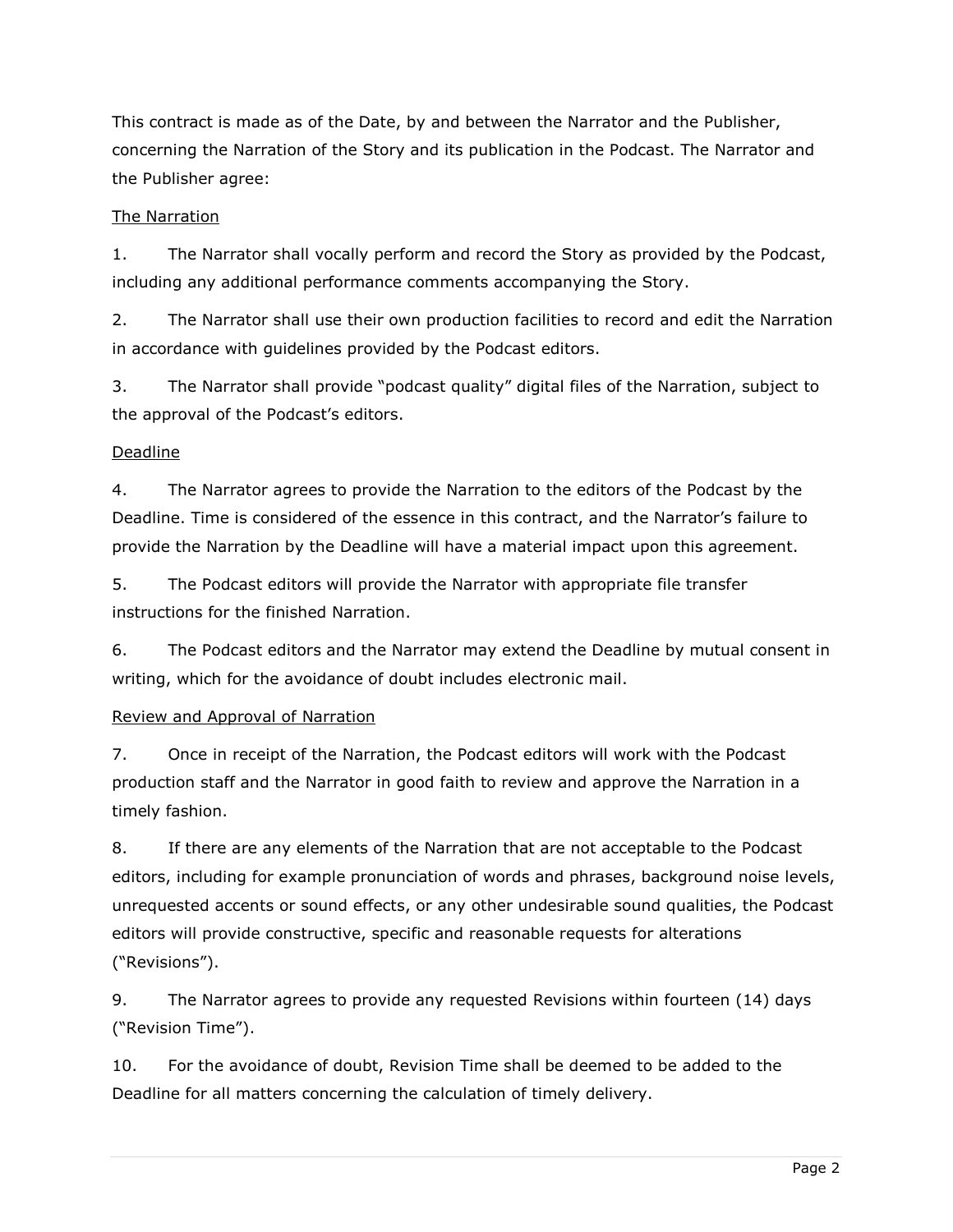#### Payment Terms

11. The Publisher shall pay the Narrator the Payment within sixty (60) days of the Narration's initial publication on the Podcast, by electronic funds transfer. The Narrator shall supply the Publisher with an appropriate Payment Email Address. Any fees incurred because of the Publisher's choice of electronic payment method will be paid by the Publisher.

12. If the Podcast does not receive the final, approved Narration by the Deadline (including any mutually agreed extensions and the passage of any Revision Time), such that the Podcast is not able to use the Narration, no Payment or attribution shall be given.

13. The Narrator further certifies and acknowledges they are an independent contractor for all purposes related to the Payment. Nothing in this Agreement shall be construed as creating an employer/employee, principal/agent, partner or co-venturer relationship between the Narrator and the Publisher.

14. The Publisher shall make no tax withholding from the Payment under this Agreement. The Narrator is not entitled to receive any employment benefits, including without limitation vacation pay, sick leave, retirement benefits, Social Security, workers' compensation, disability or unemployment benefits as a result of the Payment.

15. At Publisher's request, the Narrator shall provide such documents and information as Publisher may reasonably require for the Publisher to comply with reporting requirements of various governmental taxing entities regarding the Payment.

16. Should the Narrator choose to waive receipt of the Payment as indicated below, the Payment shall be accounted as a donation by the Narrator to the Publisher in the amount of the Payment.

#### Work For Hire

17. Upon completion of the Narration, the Narrator acknowledges they have no right or interest in any copyright or publication right to the Narration, or other materials resulting from the services performed under this Agreement.

18. The Narrator acknowledges the Narration is a "Work for Hire" as defined by United States Copyright Laws. The Narrator further acknowledges that all copyrights and rights to exploit, use or reproduce the Narration now or in the future shall reside in the Publisher, and the Narrator shall sign any documentation that may be required in the future to assign such rights to the Publisher.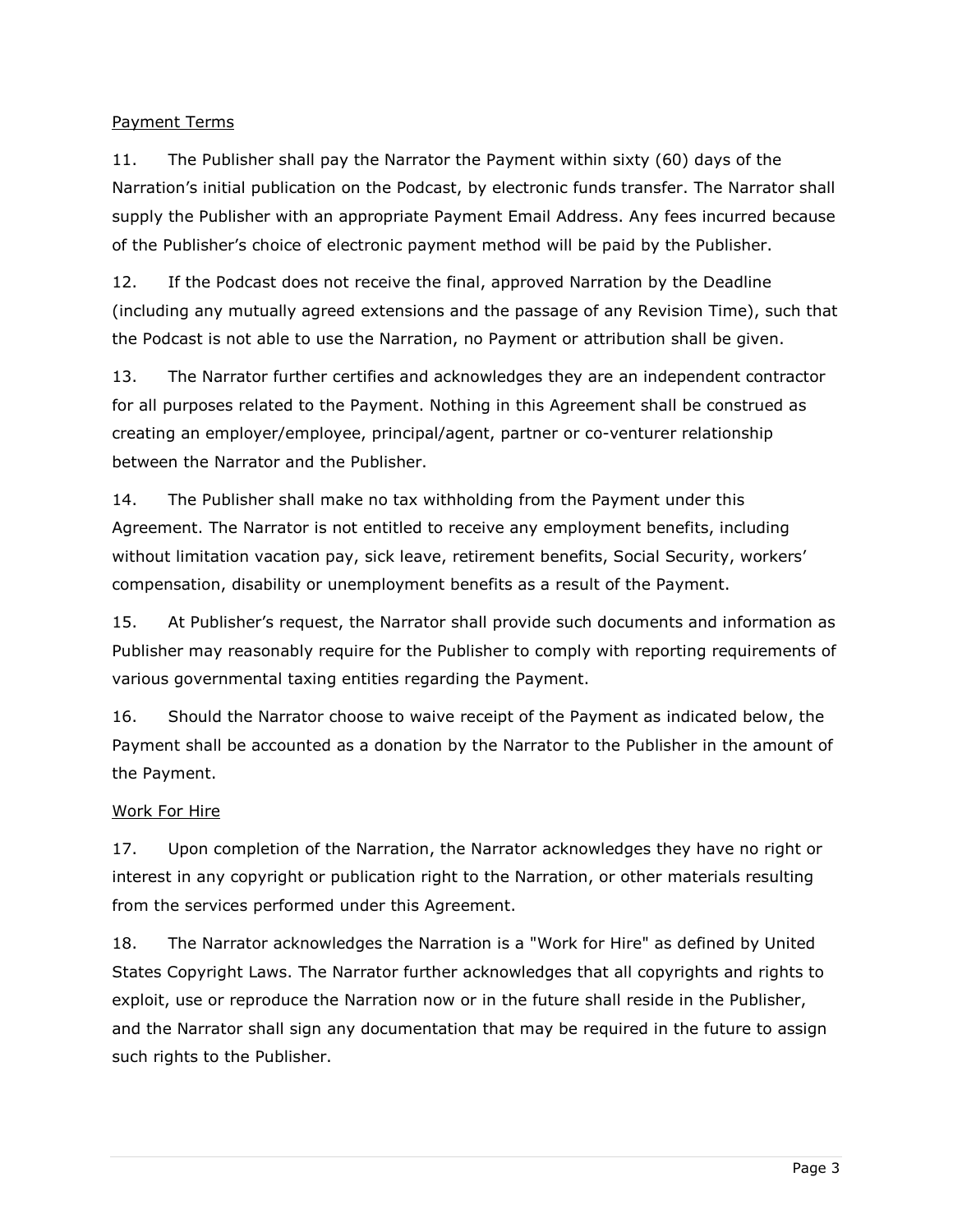19. The Narrator understands and agrees that the Publisher has the right to offer the Narration for sale for as long as they choose across any and/or all audio formats and platforms.

#### Attribution

20. The Narrator will be credited in the Episode and on the Episode's webpage. If a Byline is provided, the Publisher will use it instead of the Narrator's legal name.

# Promotional Use

21. The Narrator grants Publisher the right to use the Narrator's Byline and/or name, image, likeness, and biographical material for all advertising, promotion and other marketing use of the Story. The Narrator shall provide the Publisher with a photograph and appropriate biographical material for such use.

22. For the avoidance of doubt, a photograph of the Narrator is not required. The image provided may be an avatar or other image which the Narrator wishes to use for identification in relation to the Story, subject to the Podcast editor's approval, such approval not to be unreasonably withheld.

23. The Publisher grants the Narrator the right to use the Narration for promotional purposes so long as the Episode of the Podcast is correctly attributed wherever the Narration is made available.

24. Further, the Publisher reserves the right to require the Narrator to remove the Narration from promotional use for any reason by providing the Narrator with written notice.

#### Narrator's Warranties

25. The Narrator represents and warrants that:

- a. the Narrator is the sole creator and owner of the Narration and has full power and authority, unencumbered by the rights of any third party, to enter into this Agreement and to grant the rights set forth herein to Publisher;
- b. the Narration has not previously been exploited in whole or in part in any medium; and
- c. the Narration is not in the public domain.

#### Hold Harmless

26. The Publisher certifies it has the full rights to hire and upload the Narration for podcast distribution.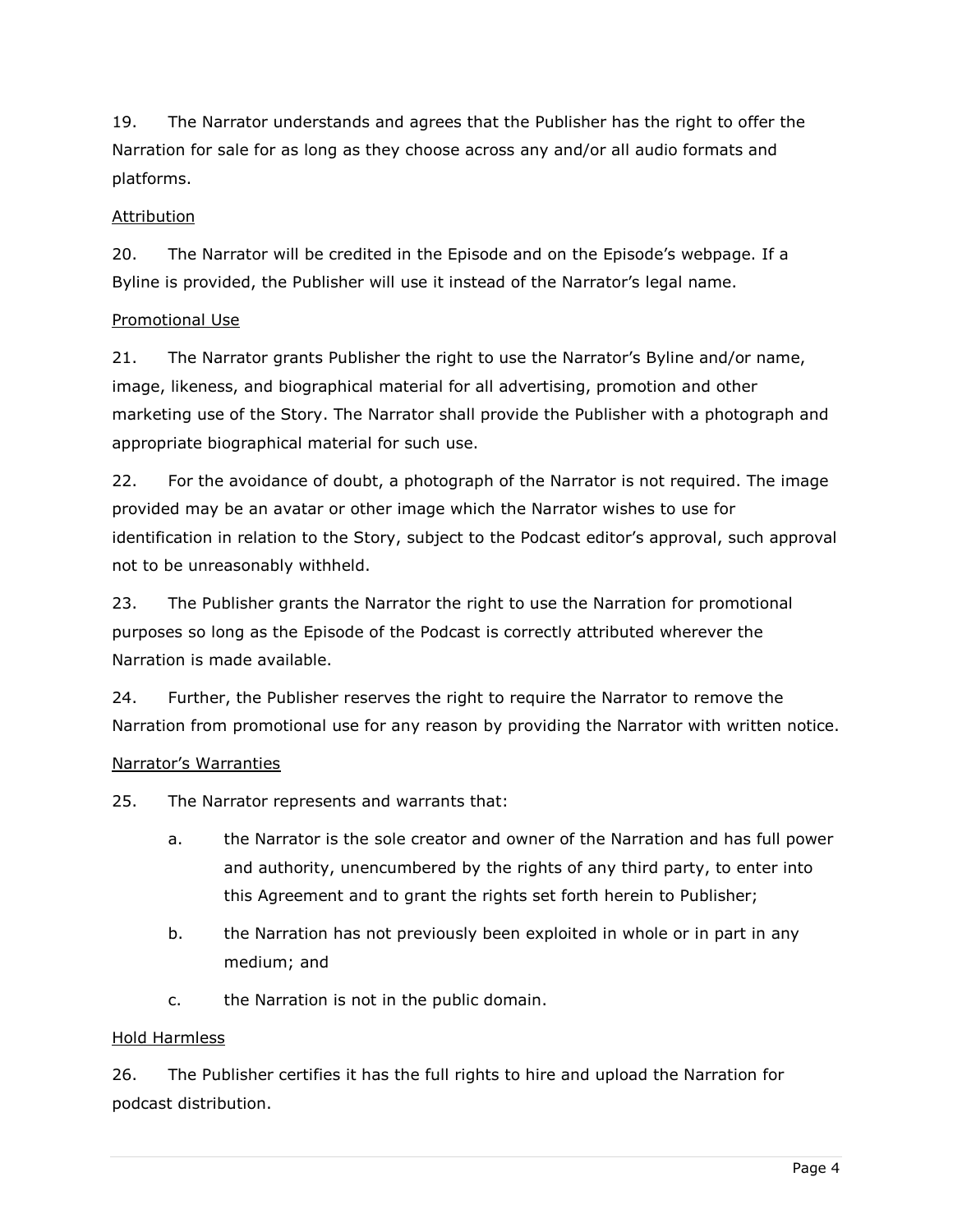27. The Publisher agrees to hold the Narrator harmless from any claims, demands, suits, actions, proceedings or prosecutions occasioned to the Publisher in connection with the Narration, including any liabilities, losses, expenses (including reasonable attorneys' fees) or damages ("Claims").

28. This includes, but is not limited to, any Claims against the Narrator as a result of libel/slander, violation of copyright, violation of publicity and / or moral rights for celebrity impersonations.

29. The Narrator and the Publisher agree to give prompt notice by email to the other of any Claims received by it or of which it becomes aware.

# Nonperformance

30. If the Narrator fails to execute this Agreement within sixty (60) days of receipt, the Publisher's offer to purchase the Narration shall be considered withdrawn.

# **Disputes**

31. This Agreement will be governed by the laws of the State of Georgia. Any dispute between the Narrator and the Publisher regarding the Agreement that cannot be settled through negotiation shall be referred first to mediation under the Commercial Mediation Rules of the American Arbitration Association.

32. If mediation is unsuccessful, the matter will be referred to arbitration by a single arbitrator under the Commercial Arbitration Rules/Expedited Procedures of the American Arbitration Association. The Narrator and the Publisher agree that judgment and/or any award rendered by the arbitrator may be entered in any court having jurisdiction.

# 33. NOTE: BY SIGNING THIS AGREEMENT, YOU ARE AGREEING TO SUBMIT ANY DISPUTES ARISING FROM THIS CONTRACT TO BINDING ARBITRATION AND GIVING UP YOUR RIGHT TO HAVE ANY CLAIMS HEARD BY A JUDGE AND/OR JURY.

# **Jurisdiction**

34. Regardless of its place of execution, this agreement shall be interpreted under the laws of the United States of America and the State of Georgia.